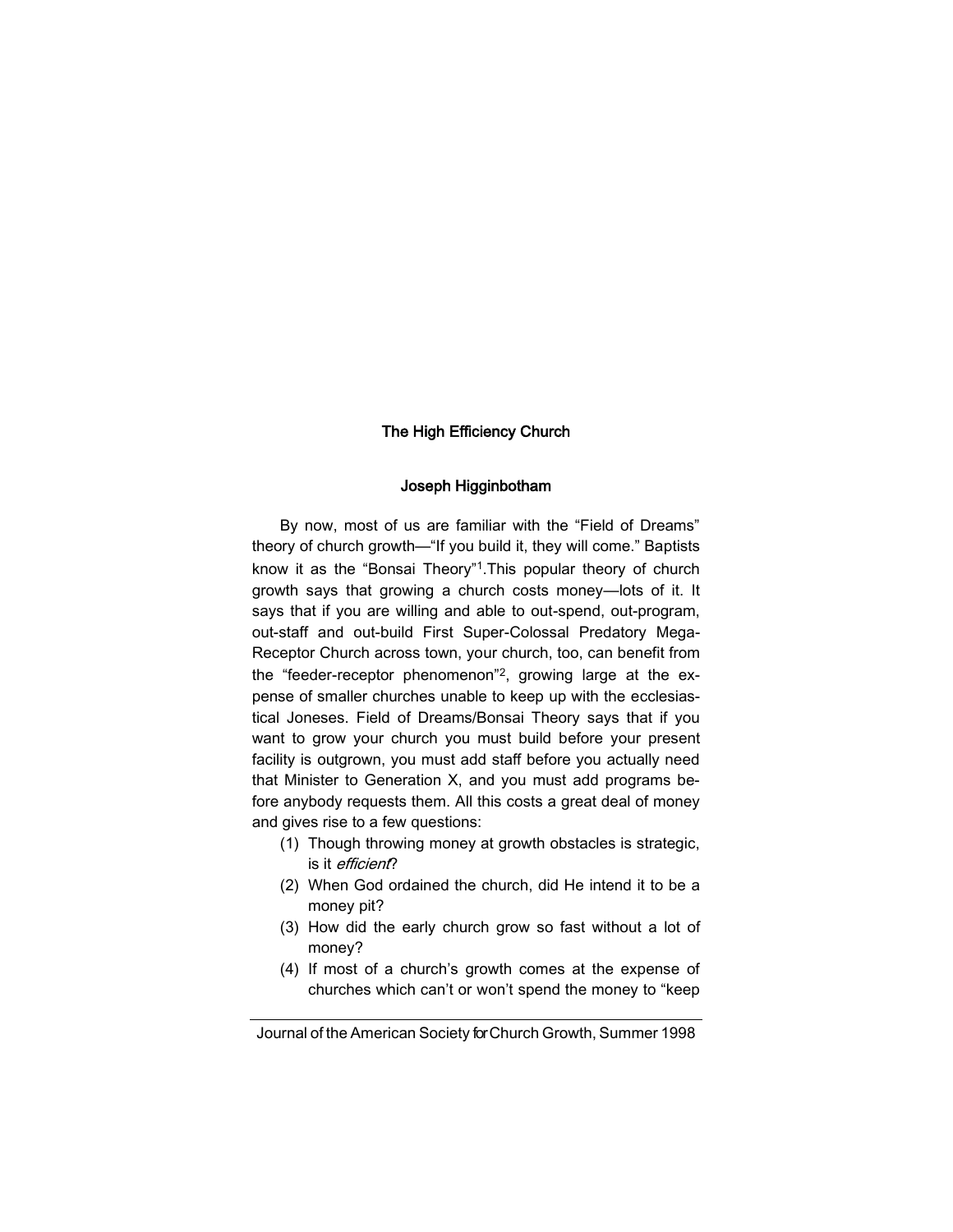up," how does this "transfer growth" bring lost/unchurched people into the Kingdom?

Note I didn't ask, "Does it work?" Of course it "works" in the sense that building bigger buildings, paving larger parking lots and hiring more staff attracts larger crowds. If it didn't "work" churches wouldn't do it. What I'm concerned with—what I think Scripture demands we be concerned with—is whether or not Jesus gets maximum "bang for His buck" when all our growth strategies involve spending huge sums of money. When a senior pastor goes before his board and says, "Our growth is stifled because we don't have 60 acres in the suburbs" isn't he like that "wicked, lazy slave" (Matthew 25:26) who, when confronted with his failure to increase his master's wealth, blamed his *master*, calling him a "hard man" who tried to reap where he had not sown? If you read the text again, you'll see that the unfruitful slave's master *did* sow-a total of 8 talents among three slaves, to be exact—and he expected faithful and efficient use of those talents. The church board might buy it when pastors tell them the church won't grow unless they purchase radio during morning drive time, but how will God respond when, one day, we are asked to give account of our stewardship and we tell Him He was a "hard man" who wouldn't persuade the city building commissioner to rule favorably on our proposal to build a 10,000-seat auditorium? In other words, rather than blame God, or our penny-pinching members for the resources ("talents") we don't have, wouldn't it be better—more godly and more *efficient*—to prayerfully, strategically and wisely employ the resources God has already sown?

Entrepreneurial businesses $3$  and churches<sup>4</sup> alike are growing by throwing *creativity*, not money, at growth obstacles. Declining and plateaued churches—that's  $80\%$  of them, folks<sup>5</sup> don't need more money. They need a more efficient way to do church, a more efficient utilization of the "talents" God has already sown. If the parable of the talents teaches us anything, it teaches us that God demands our efficient stewardship of the resources He has sown—however meager those resources may at first appear. What are those resources—those talents—He

Journal of the American Society for Church Growth, Summer 1998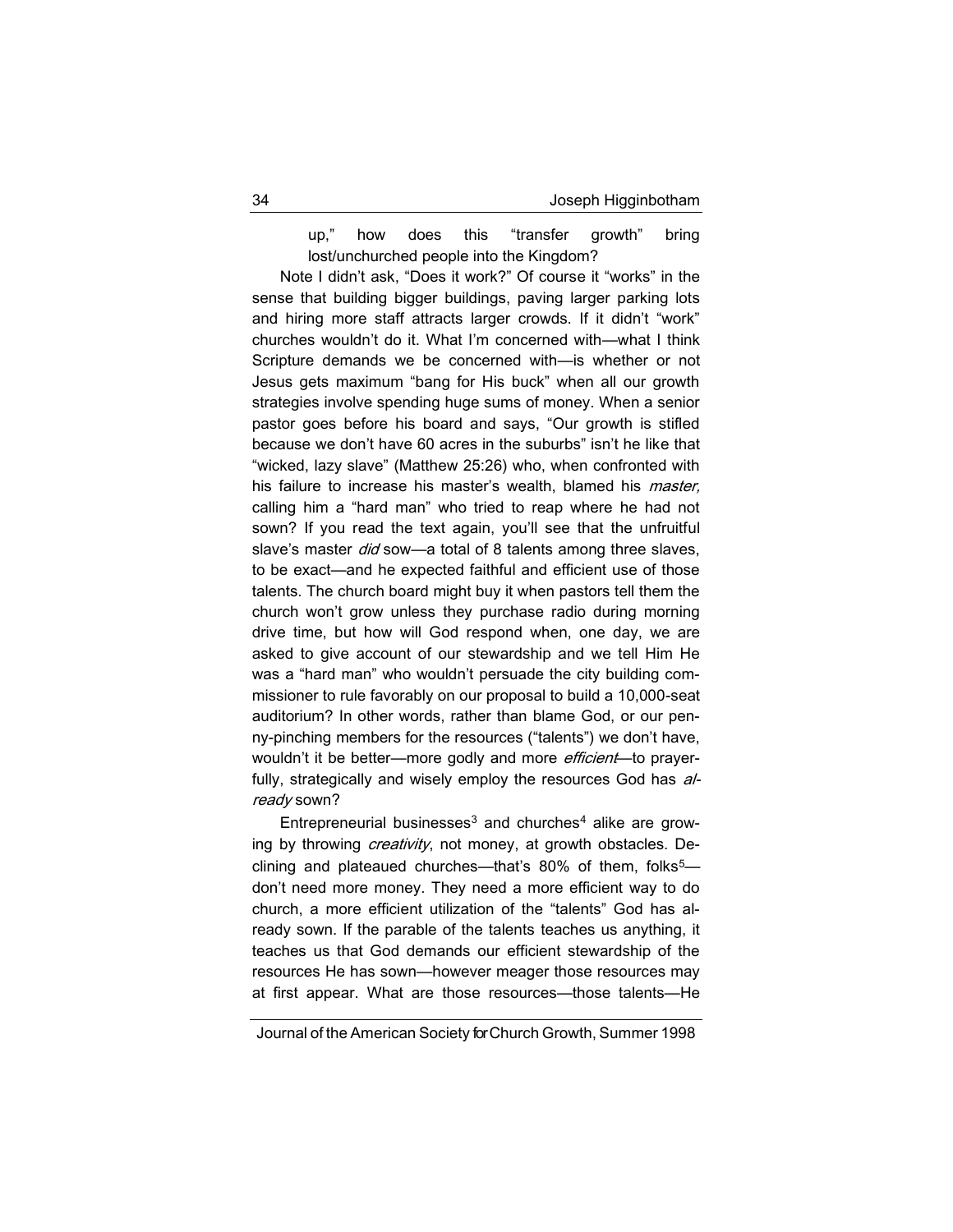has given us to steward or manage? Basically, they are *time*, staff and facilities. Intuitively, all church leaders seem to know which dimensions of growth require our management or stewardship and we mention them negatively or plaintively in the form of three "If only..." statements:

- 1. "If only we had better facilities;"
- 2. "If only we had more staff;" and
- 3. "If only I had more time."

Each of these plaintive statements is a "My Master is a hard man, reaping where He doesn't sow" statement. The focus is on what we don't have. How might our ministries be transformed if, instead, we focused on what we have, what our Master has sown? What time, staff and facilities has God sown in your church?

#### "If only I had more staff"

Many pastors see themselves and their churches in a kind of "catch 22"—they need staff to grow the church, but they can't hire the additional staff without first getting more people (more givers) to pay those staff salaries. Let me ask a question. Why should God give us more staff if we haven't efficiently used the free, unpaid staff He has already given us? Perhaps you're like the pastor I know whose church grew rapidly until the pastor was "maxed out," that is, he was spread too thinly to make any more visits, teach any more classes or squeeze in any more counseling sessions. Working 60 hours weekly, the stressed-out pastor told his board the church couldn't grow unless they hired more staff. Ironically, this man's congregation was filled with talented, motivated people who had seen the pastor's work load and had offered to help out. There was even ordained clergy in the church, but the pastor chose to "bury" those talents and, in effect, accuse God and his "visionless, faithless" church board of depriving him of the staff he needed. The bottom line was that this pastor wasn't interested in more staff unless it meant spending money and placed his name above others on an organization chart. Bill Hybels says many churches are "crippled"<sup>6</sup> by such "insecure pastors"<sup>7</sup> who should be creating a "leadership culture

Journal of the American Society for Church Growth, Summer 1998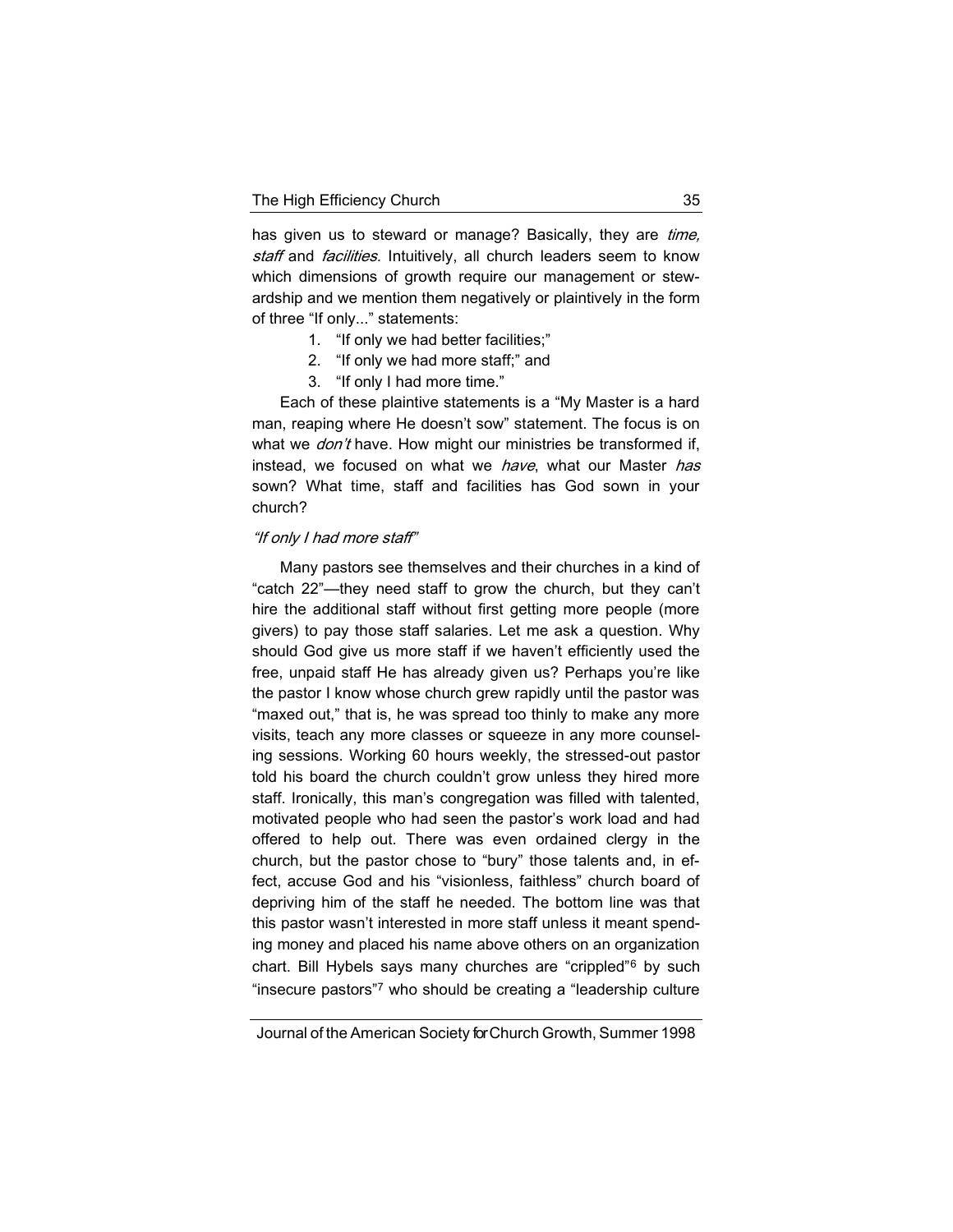in which others can lead," in which "everyone is contributing."<sup>8</sup> If you're one of these insecure, church-crippling pastors, why should God entrust you with a big thing (more paid staff) when you haven't been faithful in a small thing (unpaid staff)?

#### "If only I had better facilities"

Sometime ago I heard of a company which was an underachiever on the stock market because it owned a great deal of undeveloped land and unused buildings and seemingly had no strategy for exploiting those resources to the benefit of the shareholders. Seizing upon the opportunity, another company mounted a hostile takeover bid and acquired the undervalued, underachieving company, sold its land assets and made a killing. What if I were to tell you that your church owns land, buildings, audio-visual equipment, food-service equipment and other assets and facilities it isn't using? Can you see those assets? If you define your church the way the county courthouse or your bank does, you'll never be able to see those unused assets, but if you define the church as all your people and the assets under their control, you'll realize that your church has facilities all over town. In addition to the houses and apartments your people live in, your church owns TVs and VCRs which could be used to show Christian films, it owns food service equipment which could be used to show hospitality to the lost, and it owns spare bedrooms which could be used to shelter battered women, homeless men and runaway children. Your church owns cars, trucks and vans which could transport people to Bible studies, small group meetings and other meetings in those homes and apartments you own all over town. Through your members, your church has access to clubhouses, conference rooms and other facilities which could be used to start new chapters of various "marketplace ministries", workplace prayer groups and even new churches. Are you exploiting the assets God has already sown? Why should He give you a big auditorium and a spacious parking lot if you aren't using the many small living room "auditoriums" and driveway "parking lots" already at your disposal?

Journal of the American Society for Church Growth, Summer 1998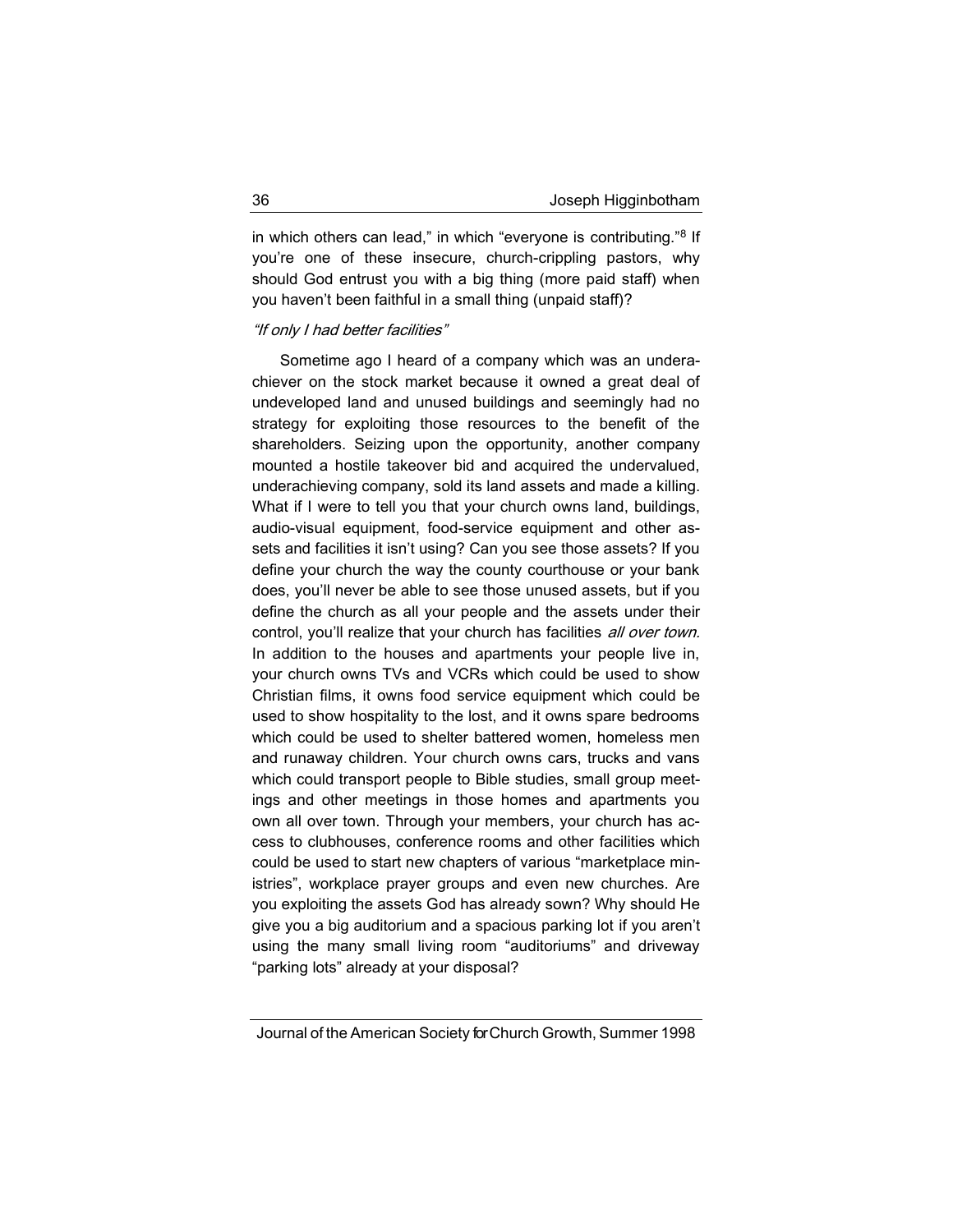#### "If only there were more time"

When most pastors think of "time management," they think of their packed Day-timers or that new piece of software which promises to organize them into lean, mean ministry machines, but what would you say if I told you that, in addition to managing your own time, there's a sense in which pastors must efficiently steward their *members'* time? Because many pastors measure their ministry progress by how many and how often people pack the pews at church services, there is a tendency for some churches to keep their best people busy with meetings down at the church building. It's how many pastors keep score. Faces in the auditorium two or three times weekly means we're doing a good job, right? This leads to a question: if our people are sitting in a church service, when are they going to make those vital contacts with the lost? How many people can our members love to Christ if they spend all their time in church? I'm reminded of the old joke about the fellow who lost his watch on a dark street corner but searched for it under the street lamp at the next corner because the light was better. We say we want our churches to grow by finding lost people who need Christ, but we spend most of our time under the street lamp instead of in the dark where the lost people are.

I was once asked to meet with a group of church leaders whose church was dying. (Ever notice that dying churches don't get interested in attracting new members until they can no longer pay their bills?) They asked me to help them hatch a plan to turn it around. I asked them to tell me about their busiest, most faithful church member. Everyone agreed that it was "Wally."

"Tell me about Wally's week," I said.

"Well, he works about 50 hours a week—runs a small business—and he's at church every time the doors are open," they told me.

"In addition, he teaches a Sunday School class, sings in the choir and he's down here at the church every Saturday doing maintenance—you know, cutting the grass, painting, whatever."

"Okay, let's add it up," I said. "His Sundays and Wednesday evenings are shot because of church services, his Saturdays are

Journal of the American Society for Church Growth, Summer 1998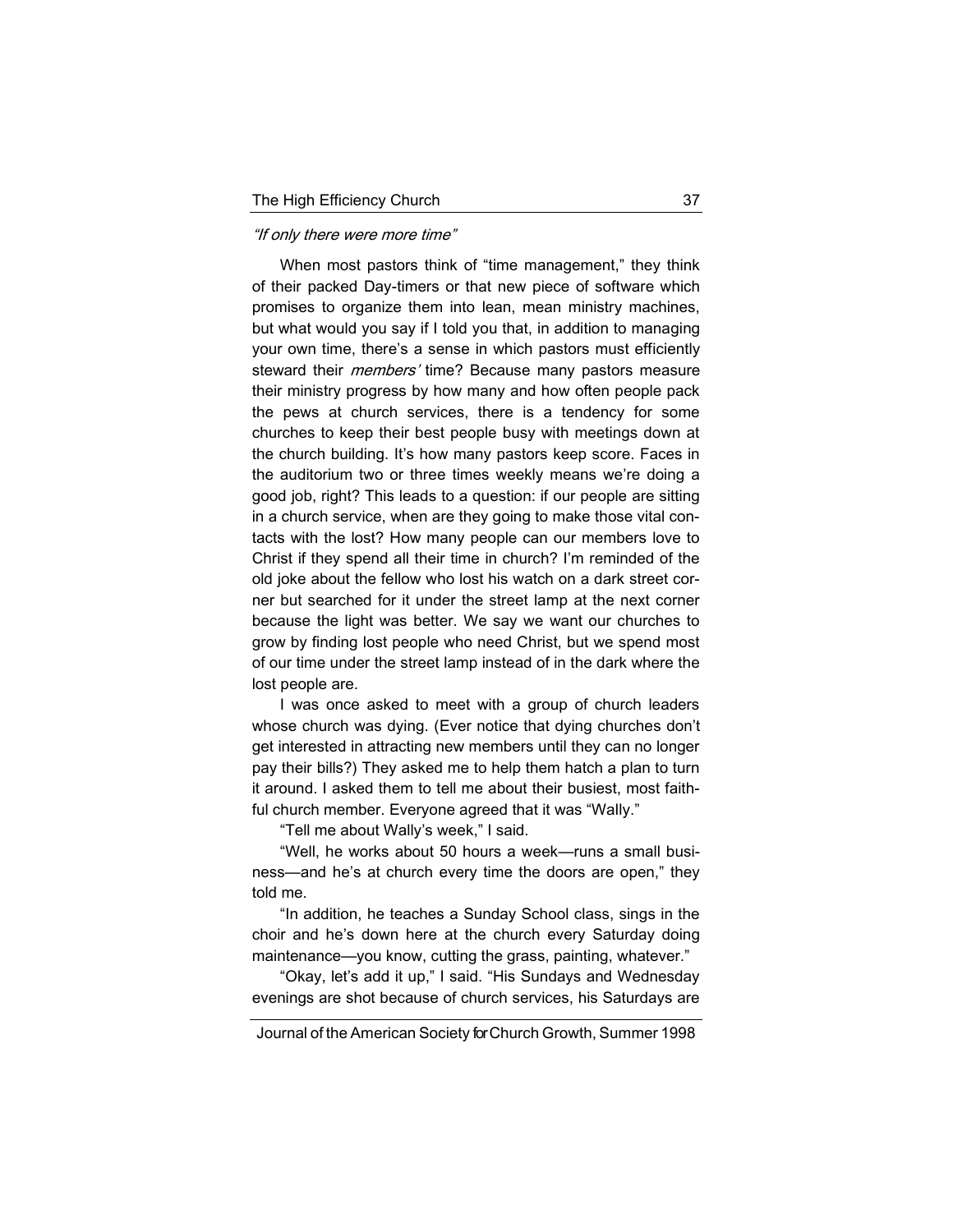shot doing maintenance on the building, he attends choir practice one evening each week and, I assume, he spends at least one evening preparing a Sunday School lesson. When does he have time to invite a lost person to dinner, host a neighborhood Bible study, develop a friendship with a lost employee?" They agreed that Wally, as well as others in the church, was too busy with church-related stuff to be about kingdom-related stuff.

One of my favorite true stories is about a Baptist pastor I know who once accepted a call to a 50-member church which, in spite of explosive population growth around it, remained numerically stagnant. The surrounding community was growing so fast that he couldn't visit all the new families moving into town, so each week he met with his deacons and pleaded with them to help him make contacts. Each week they turned him down, each week he closed the door to his study, sprawled face-down on the floor and said, "Oh God, get me out of this dead church. I'm the only man here who wants it to grow."

God didn't grant that request. Instead, He taught him something about efficiency by asking people *not* to attend church. He went first to deacon Fred and said, "Fred, I want you to quit the choir and stop coming to Wednesday night prayer meeting."

Incredulous, Fred said, "Pastor, I've seen a lot of pastors come and go here, but you're the first one who ever asked me not to come to church."

"Fred," the pastor explained, "God doesn't need you in the choir—you sing off-key anyway—He needs you out in the neighborhood contacting the lost people He's sending to our town to work in the new auto factory. I want you to take Wednesdays and Thursdays off to spend as you please, but give me Tuesday nights and, together, we'll make some visits and invite some lost folks to church. Some of them will come, and some of them will meet Jesus. What do you say?"

Fred said "yes." Later, other men said "yes" to the same proposition. That church grew from 50 to 250. God didn't give them more time, He just taught them to become a "High-Efficiency Church," turning unproductive off-key choir time into face-time with the lost. This "solo" pastor and his newly-ordained

Journal of the American Society for Church Growth, Summer 1998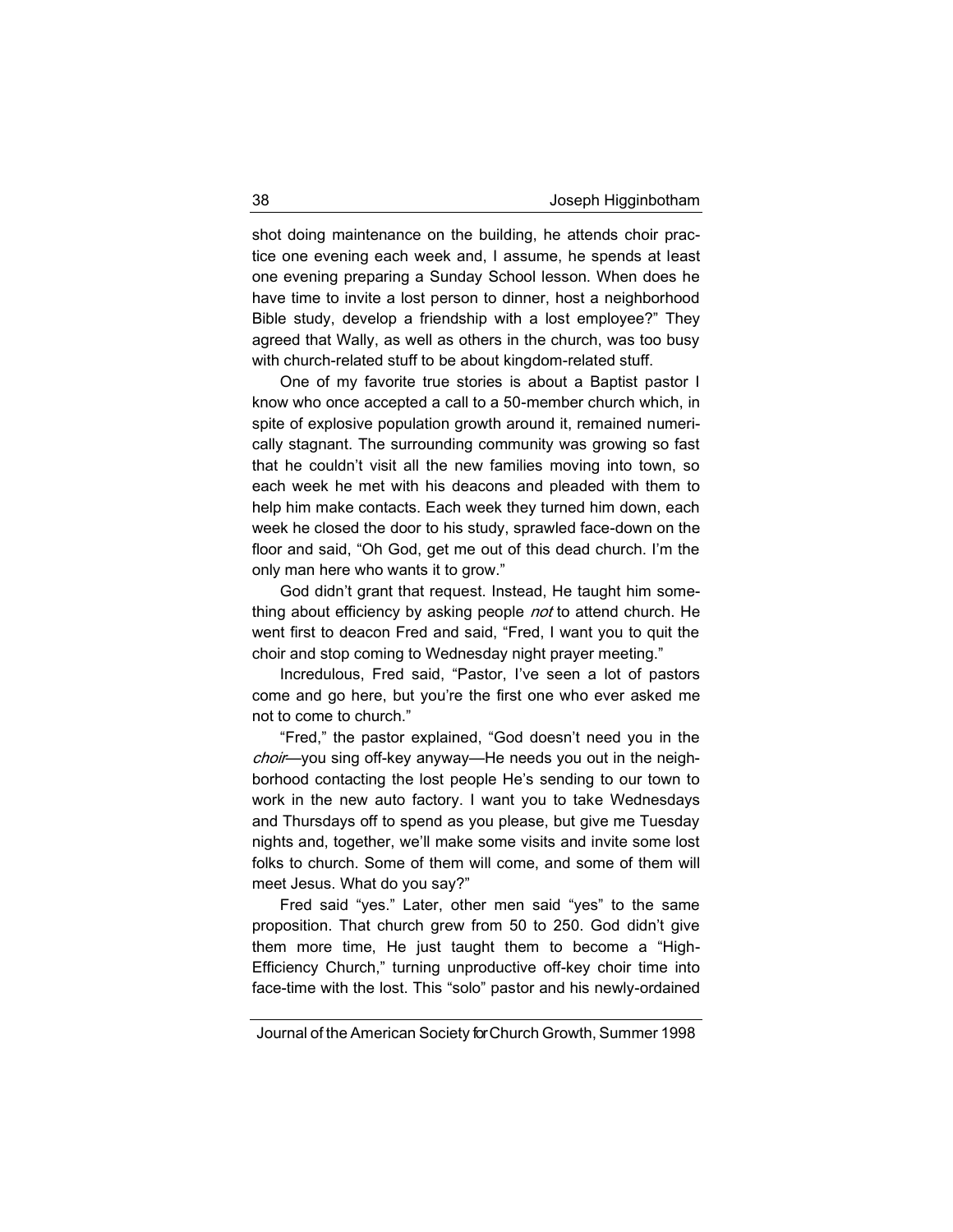"staff" proved faithful in a little and God entrusted them with much. That's the reward of becoming a High-Efficiency Church.

### The Expen\$e Excu\$e

How many worthy, kingdom-building projects go begging because we use the expense excuse? How many lost people could we reach if money were no object?

Recently I was preaching for a small church without a pastor and I challenged them to plant a new church within the next calendar year. They were quick to remind me that their tiny budget barely allowed them to pay the mortgage and provide a modest salary for the pastor. Before preaching at their church, I had read about its history and knew that they had begun as a home Bible study just 25 years ago.

"Tell me," I asked, "where did your church meet before you acquired this choice piece of land and built this nice building?" (Even churches with great property decline if they aren't efficient).

"We met up there in brother Winters' living room," one charter member told me.

"How much did you have to pay for that living room?," I asked.

"Well, nothing, of course; brother Winters wouldn't charge us to meet in his living room!," snorted another old-timer.

"Well," I continued, "how much did you pay the preacher?"

"Nothing. He had a job down at the nickel plant and we didn't have to pay him a dime."

"Hmm, so your own church started 25 years ago with no budget, no building no paid staff, but you're telling me that you can't start another church just like that this year? Why not? If money wasn't a barrier then, why is it now?"

Their only barrier to planting a new church or growing the one they had was their own thinking. For the price of a pot of coffee and, perhaps, a plate of chocolate chip cookies, they could have used their living rooms and family rooms as places to love their lost neighbors and friends to Christ, but they didn't do so because they had accepted the idea that reaching folks has to

Journal of the American Society for Church Growth, Summer 1998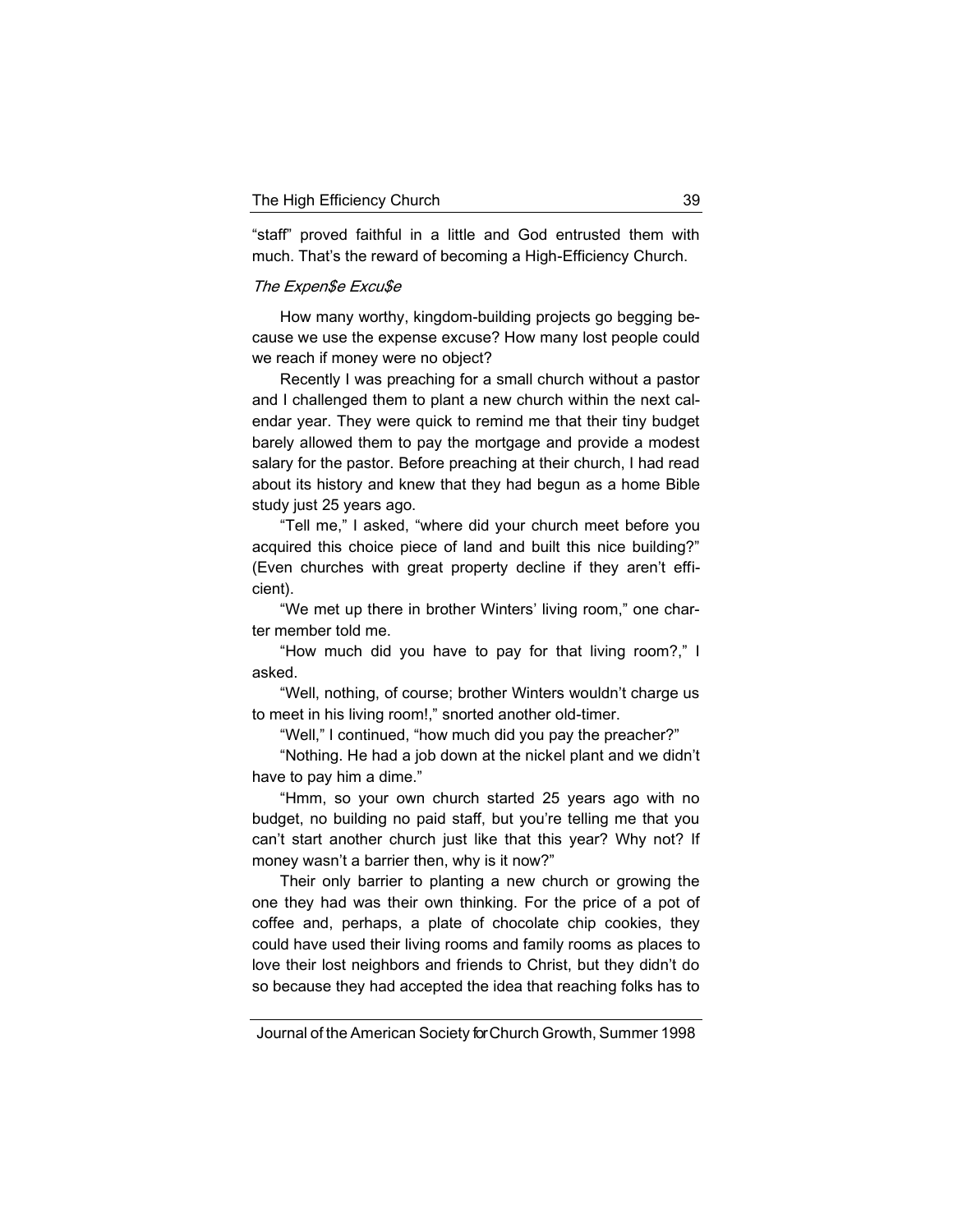### cost money.

### The High Cost of Low-Efficiency

If we ran our businesses and our households with the same inefficiency we tolerate—even encourage—in the church, we'd all be bankrupt. Suppose a business had 80 sales representatives which it incessantly taught and trained but never sent out in the field to make a sales call? I've just described the average church. Suppose a business owned real estate it never used to produce, display or distribute its product? Again, I've just described the average church. Our churches don't stagnate and decline because they have no money, no time, no staff, no facilities. They decline and stagnate because they are so poorlymanaged, so inefficient in their use of resources God has sown.

When a lame man begged alms of Peter in Acts 3:6, he gave an answer which we cannot give: "Silver and gold have I none, but what I have I give to you." Most of our churches are rich in silver, gold, houses, land, talents and other resources that we are, for the most part, burying in the ground.

### Becoming a High-Efficiency Church

Unlike the "church growth models" which can be examined, taught, copied and duplicated, the High-Efficiency Church has little to do with form, structure and methodology. Becoming a High Efficiency Church has to do with thinking differently about the church. Instead of starting with "what we don't have", e.g., greater attendance, bigger buildings, more staff, the High-Efficiency Church starts with "what we have," that is, what God has already sown. Becoming a High-Efficiency Church starts with an *inventory*, not a wish list. Becoming a High-Efficiency Church starts with the presupposition that a sovereign God has equipped (or handicapped!) us with exactly what He wants us to have and that we cannot expect Him to give us more until we have been faithful and efficient with what He has *already sown*. What has He sown in your church? Senior pastor, why not grab your membership roll and, name by name, work through that list, praying as you go, "Lord, show me what you've sown in this per-

Journal of the American Society for Church Growth, Summer 1998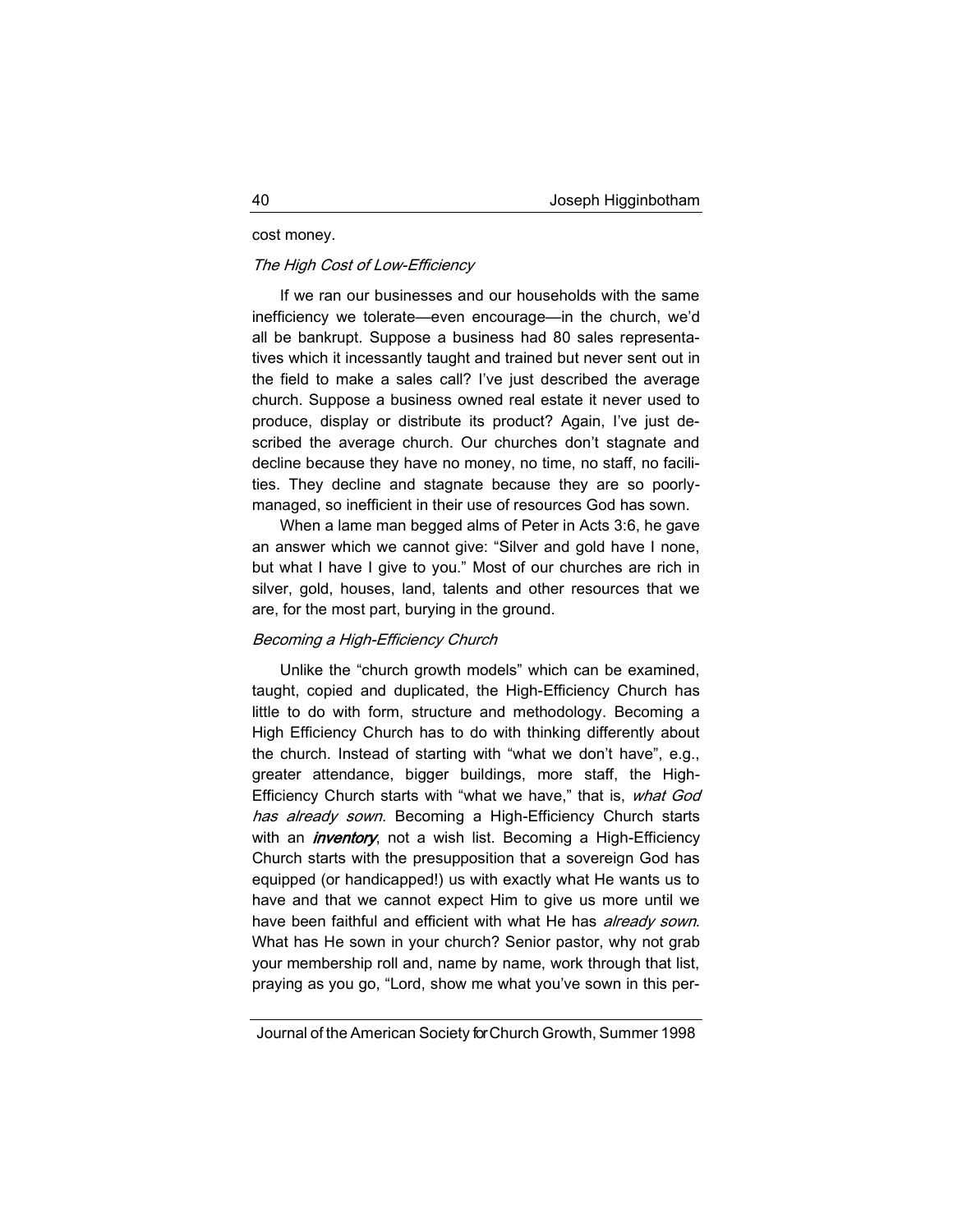son. Show me how I, their pastor/equipper (Eph. 4:ll-12), can help this person fully employ their spiritual gifts and fully deploy their material gifts for Your kingdom. Lord, Your word says I should know the condition of my flocks (Proverbs 27:23). Show me their condition." That's a high-efficiency prayer brought on by high-efficiency thinking. If the Lord brings nothing to mind about some of your members, perhaps He wants you to schedule a meeting. When you don't know what gifts—spiritual and material—a member can contribute, why not ask? That's highefficiency.

# The Role of The Spirit in the High-Efficiency Church

While some of the dynamics of church growth can be efficiently managed—staff, time, facilities—One can't: The Holy Spirit. It's because of the Spirit's autonomy, sovereignty, sheer unpredictability and ceaseless creativity that becoming a High-Efficiency church has little to do with forms and structures. The Spirit often resists and seldom confines Himself to our structures. As one writer put it, "The river (life) makes its own riverbed (structure)."<sup>9</sup> Just as the mighty rivers often overflow their banks and even change course, The Spirit has plans for your church which may transcend any methodology or structures you create. Becoming a High-Efficiency Church doesn't necessarily mean following or inventing a specific set of methods. In fact, we should be ready and willing to change at the Spirit's prompting any time our current methods or structures get in His way or become inefficient.

High-Efficiency Churches can take many forms—cell churches, house churches, big churches, small churches—it's not the size or the polity that matters, it's the faithfulness to use whatever He has sown. The "wicked, lazy slave" in the parable of the talents wasn't rebuked because he had only one talent, he was punished because he didn't use it efficiently. Becoming a High-Efficiency Church means taking inventory of what God has sown and prayerfully exploiting it for God's glory and service.

What has God sown that your church isn't using?